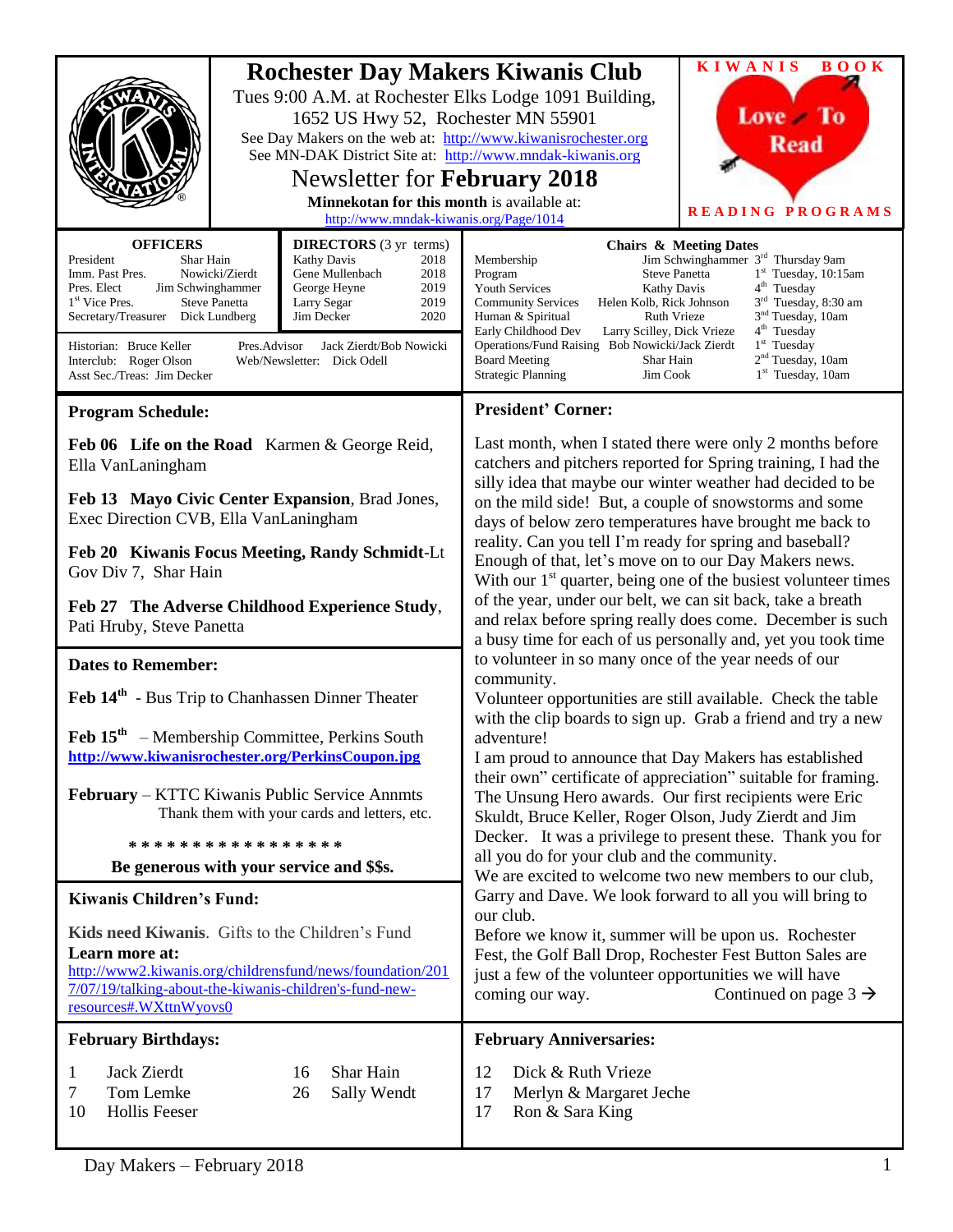#### **Secretary/Treasurer's Report – 12/12/2017**

| <b>Bank Balance 12/31/2017:</b> | \$9,822.59  |
|---------------------------------|-------------|
| <b>Bike Repair Fund:</b>        | 84.21<br>S. |
| <b>Charitable Account</b>       | \$3,293.58  |
| Administrative Fund:            | \$1,871.19  |
| Service Fund:                   | \$4,573.61  |

**December Service Hour Statistics:** 1,600 hours by 45 members, 78% Participation.

# **December Board Meeting Summary**

Our clubs Kiwanis One Day is coming up on April  $7<sup>th</sup>$ . It will again be Food for Kids in Stewartville. Bruce Jawer will chair. The club has budgeted \$500 from the Service Account.

Tom Lemke has asked to rejoin the club, and has paid two quarters dues. The Membership Committee will do a re-orientation.

The board addressed corporate Membership. There was some confusion on what Corporate Membership is, and how it is administered. President Char will check in to it and report back in February. Jack Zierdt will check with the Rochester School District about possible Corporate Membership, and Bob Nowicki will check with Cambria on Corporate Membership.

The board reviewed the Membership Committee plans to place club information on tables at Perkins South Restaurant starting on February 1.

# **COMMITTEE REPORTS**

**Community Service-** The committee will meet next Tuesday. The committee is taking a breather after high activity levels in November and December. The tax program is the most active area now.

**Early Childhood Development-** Meeting with K-Kids to get them involved in reading to younger students.

**Membership-** Former member, Tom Lemke, has contacted our secretary, and asked to be reinstated. Two quarters of dues have been paid. There was additional discussion on the Perkins South Table Plaques.

# **Operations/Social Media/Web Site/Fund Raising-**

The committee is working on the launch of our clubs Facebook page. It will be operational by the February board meeting.

**Program-** Programs are booked through February, and two in March. Mayo Clinic Historical Videos are available for instances when a speaker cancels.

**Youth Services-** New shirts at Century Key Club. The Key club has 55 members. The board asked for the date of the Key Club Retreat.

## **Richard E. Lundberg,** Secretary

## **Aluminum Cans Fundraising:**

A big thanks to the Day Makers for contributing 450 pounds of aluminum cans in 2017. This resulted in \$202.50 of funds for our service projects.

Thanks to all who contributed aluminum cans.

# **Jim Decker**

Drink more pop, beer ….or whatever. It is always better to donate than throwing cans out the car window. Nice project Jim Decker….raise \$\$ and keep roadways clear, etc. Thank you for your continued efforts.

### **Dick Odell**

#### **Gardening Project:**

It was a good gardening year in 2017. We were able to deliver a little over 9,000 pounds of fresh vegetables to Channel One. Thanks,

## **Jim Decker**

**Menards** awaits your gardening choices….seeds galore.



But please go light on broccoli and asparagus.

Again, another great service project Jim Decker.

### **Dick Odell**

**Kiwanis Defining Statement:**

**Kiwanis is a global organization of volunteers dedicated to improving the world one child and one community at a time.**

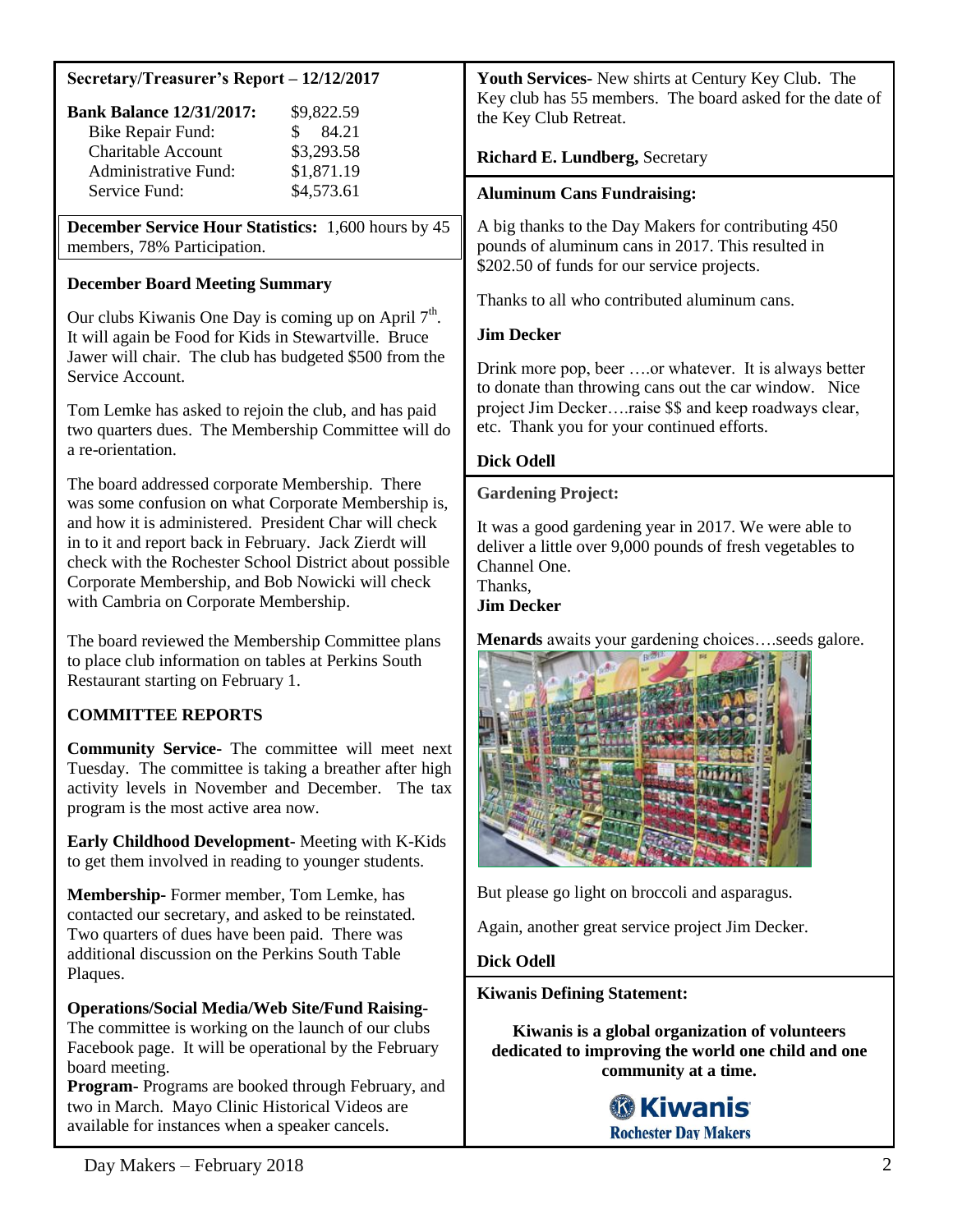#### **Kiwanis Day Makers / Golden K Christmas Anonymous 2017**

Once again our club along with the Golden K and with support of some outside help provided the logistical support for Christmas Anonymous, and much appreciated thanks to all who helped. Here is a summary of our efforts:

- 542 families were served by Christmas Anonymous, (this included approx. 1600 children aged 1 to 18) and 295 seniors receiving food baskets
- Collected food clothing and toys from 16 grade schools
- Loaded food (4,828 lbs.), delivered and assisted in senior food packing
- Assisted with KTTC Toy Drive
- Moved 93 8 ft. tables from Graham Arena to Christ United Methodist Church and returned same, and 16 8ft tables donated by CUMC to storage.
- Moved all clothing, toys, racking, etc. from storage to CUMC
- Moved 3,000 lbs. of apples
- Unloaded 36,328 lbs. of food for families
- Moved 225 bikes to CUMC from storage
- Assisted on store day with cardboard breakdown, checkout, clean up etc.
- Returned all leftover items to storage.

This was accomplished by the transportation volunteers. Many other Day Maker volunteers worked in food packing, drop off contribution center, bike repair, used toys, store day support, escorts and other areas.

Total Hours for Transportation Area - approx. 170 hrs. The Golden K would have had slightly more.

 **Rick Johnson**



**President's Corner:** Continued from page 1.

Don't forget about our trip to Chanhassen on February 14. Our hearts and prayers go out to Jim Cook, whose father recently passed away. We also send "Get Well" wishes to Steve Panetta, who injured himself on the ski slope.

Shar Hain

# **Key Club Century HS :**

Not many people realize how much one group of high school students can impact their society. Century High School's Key Club volunteers thousands of hours each year. With 82 members dedicating their time and service this year, the club continues to help out organizations around Rochester every day. We volunteer for organizations like Channel One, the Ronald McDonald House, Hope Lodge, Salvation Army, Habitat for Humanity, and many more. Just this month, the Century Key Club raised almost \$2,000 for Bear Creek Services.



The club officers, Kristine Clough, Hannah Larsen, Ian Gill, Alivia Zorteau, and Lindsay Elpert, along with the club members, work together to keep this wonderful organization going.



**Kristine Clough**, Club President